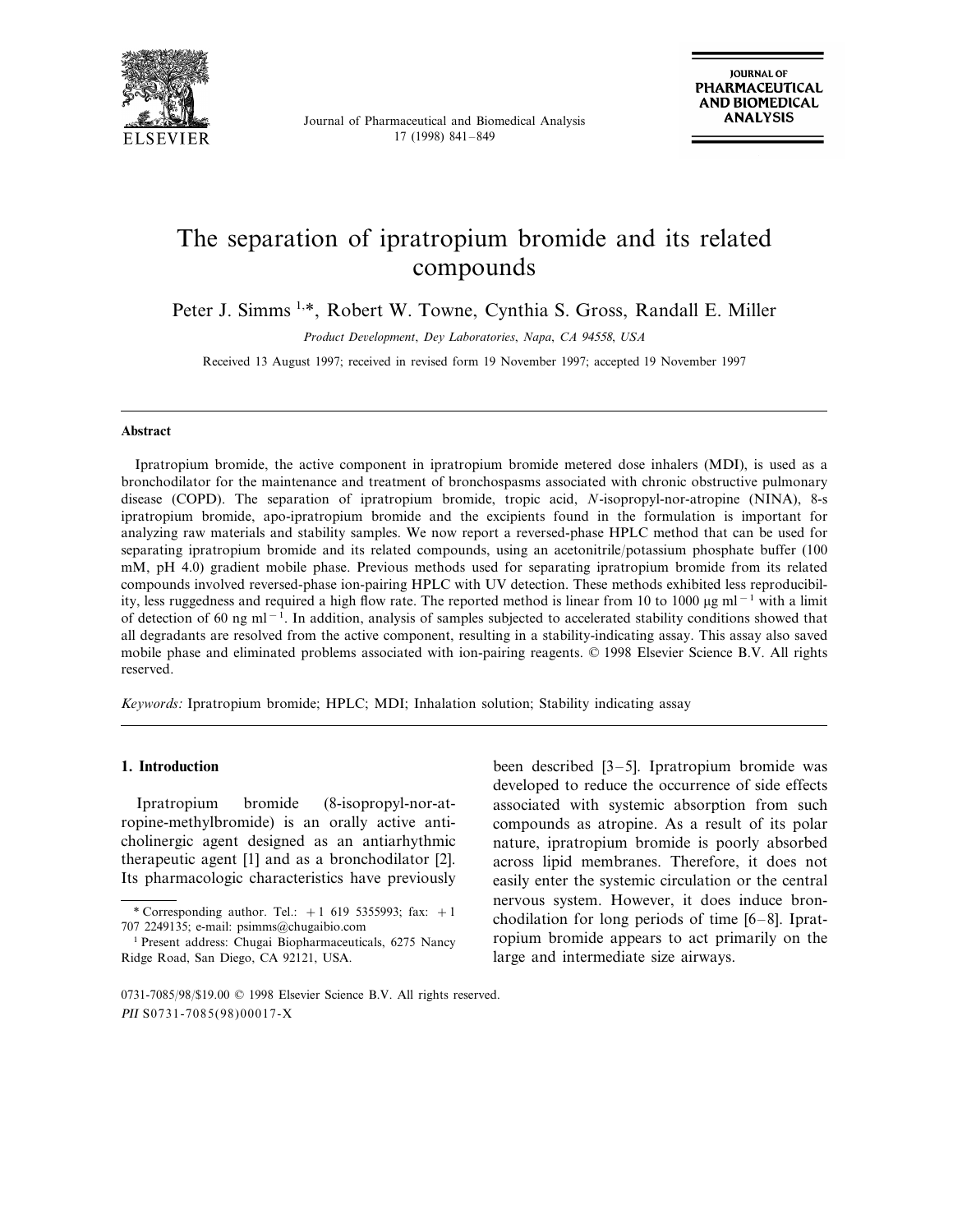

Fig. 1. The structures of ipratropium bromide, 8-s ipratropium bromide, tropic acid, NINA and apo-ipratropium bromide.

Ipratropium bromide shows a similar activity to atropine when it is delivered systemically [8]. The difference between atropine and ipratropium bromide is that ipratropium bromide does not affect the nervous system and appears to have a low gastrointestinal absorption. The only significant side effect of ipratropium bromide is a dry mouth which is usually produced with doses higher than the therapeutic dose [9].

Ipratropium bromide has been used in metered dose inhalers (MDI) and nebulized inhalation unit dose solution. The manufacture of ipratropium bromide produces several process impurities [10] that need to be separated and quantitated for release of raw materials and finished products. Presently, methods used for analyzing ipratropium bromide include reversed-phase ion-pairing HPLC [11,12] and a radio receptor assay that was used for looking at ipratropium bromide levels in biological fluids [13]. We now report on a HPLC assay for ipratropium bromide and its related compounds using an acetonitrile/potas-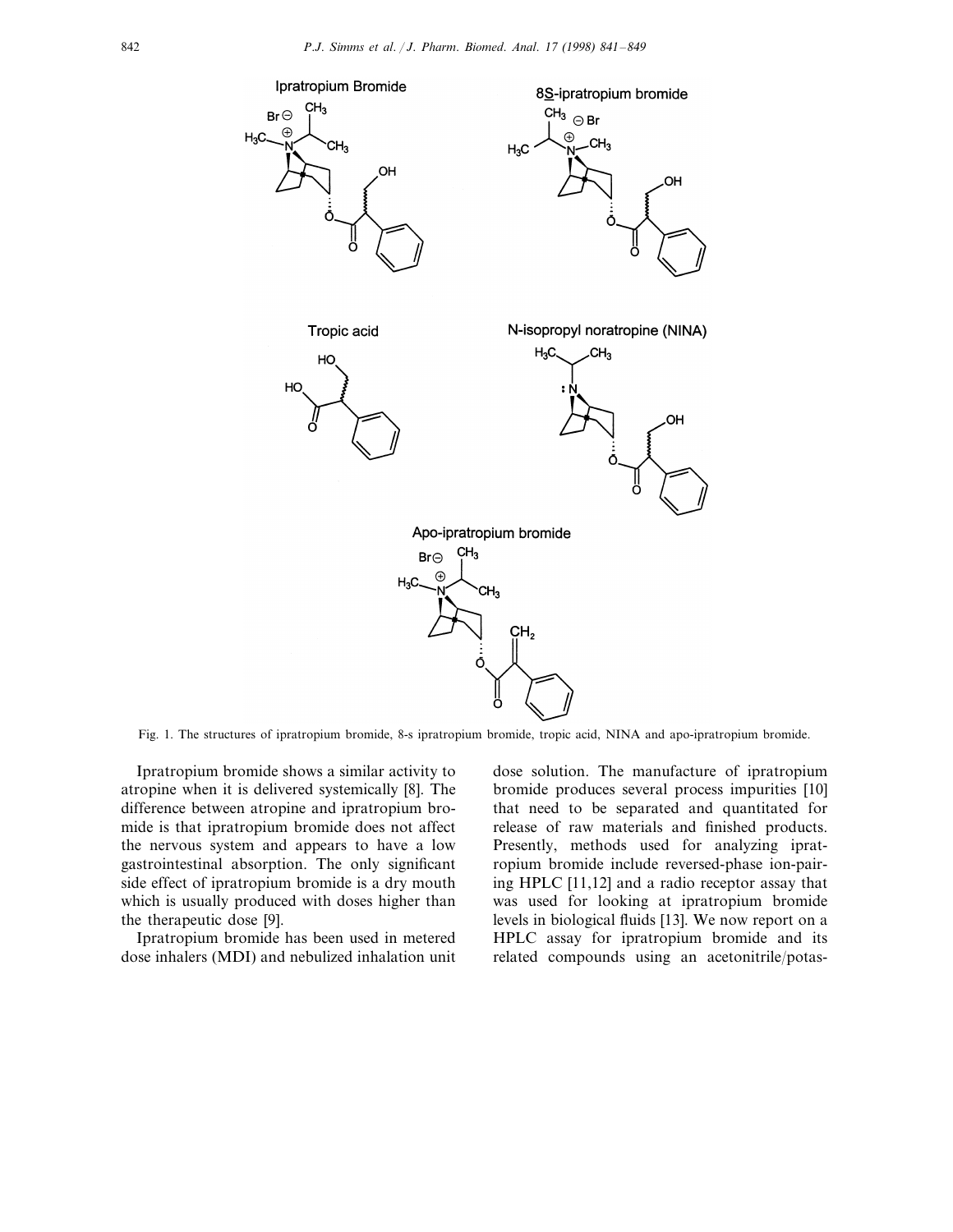

Fig. 2. Chromatogram of ipratropium bromide and its related compounds on a C18 Alltima column using an initial flow rate of 1 ml min<sup>-1</sup> with 100% A for 0 to 5 min, then ramp to 100% B in 3 min. At 13 min ramp to 100% A and a flow of 2 ml min<sup>-1</sup> in 1 min and the column was equilibrated for 6 min; with UV detection at 210 nm at 35°C. (A) tropic acid, (B) ipratropium bromide, (C) NINA, (D) 8-s ipratropium bromide and (E) apo-ipratropium bromide.

sium phosphate gradient mobile phase. This system showed excellent selectivity and reproducibility. In addition, there was no tailing of any peak, which is often seen in chromatograms of amine compounds on reversed-phase stationary phases when the mobile phase does not contain ion-pairing reagents. Accelerated stability studies show that the degradation components are resolved from the active compound resulting in a stability indicating assay.

# **2. Experimental**

## 2.1. *Materials*

Ipratropium bromide, 8-s ipratropium bromide, *N*-isopropyl-nor-atropine and apo-ipratropium were provided by Sifavitor (Milan, Italy). Tropic acid was obtained from Sigma (St. Louis, MO). Ipratropium bromide MDI and ipratropium bromide inhalation solution were purchased from

Hanna Pharmaceuticals (Princton, NJ). Potassium phosphate  $(KH_2PO_4)$  and acetonitrile (HPLC grade) were purchased from Fisher Scientific. Nylon syringe filters  $(13 \text{ mm}, 0.2 \text{ \mu m})$  and the C18 column (Alltima, 25 cm  $\times$  4.6 mm, 5 µm) were obtained from Alltech Associates (Deerfield, IL).

The HPLC system used was a Hitachi liquid chromatography system, including L-7100 low pressure gradient HPLC pump, L-7200 sequential autosampler (equipped with a 100-µl sample loop), L-7300 column oven, L-7400 programmable UV detector or a L-7450 photodiode array detector, D-7000 interface module, and D-7000 Concertchrom HPLC system manager software.

#### 2.2. *Mobile phase preparation*

Buffer: 100 mM  $(KH_2PO_4)$  was prepared by placing 27.2 g of  $KH_2PO_4$  in a 2000-ml volumetric flask and dissolving it in purified water (USP).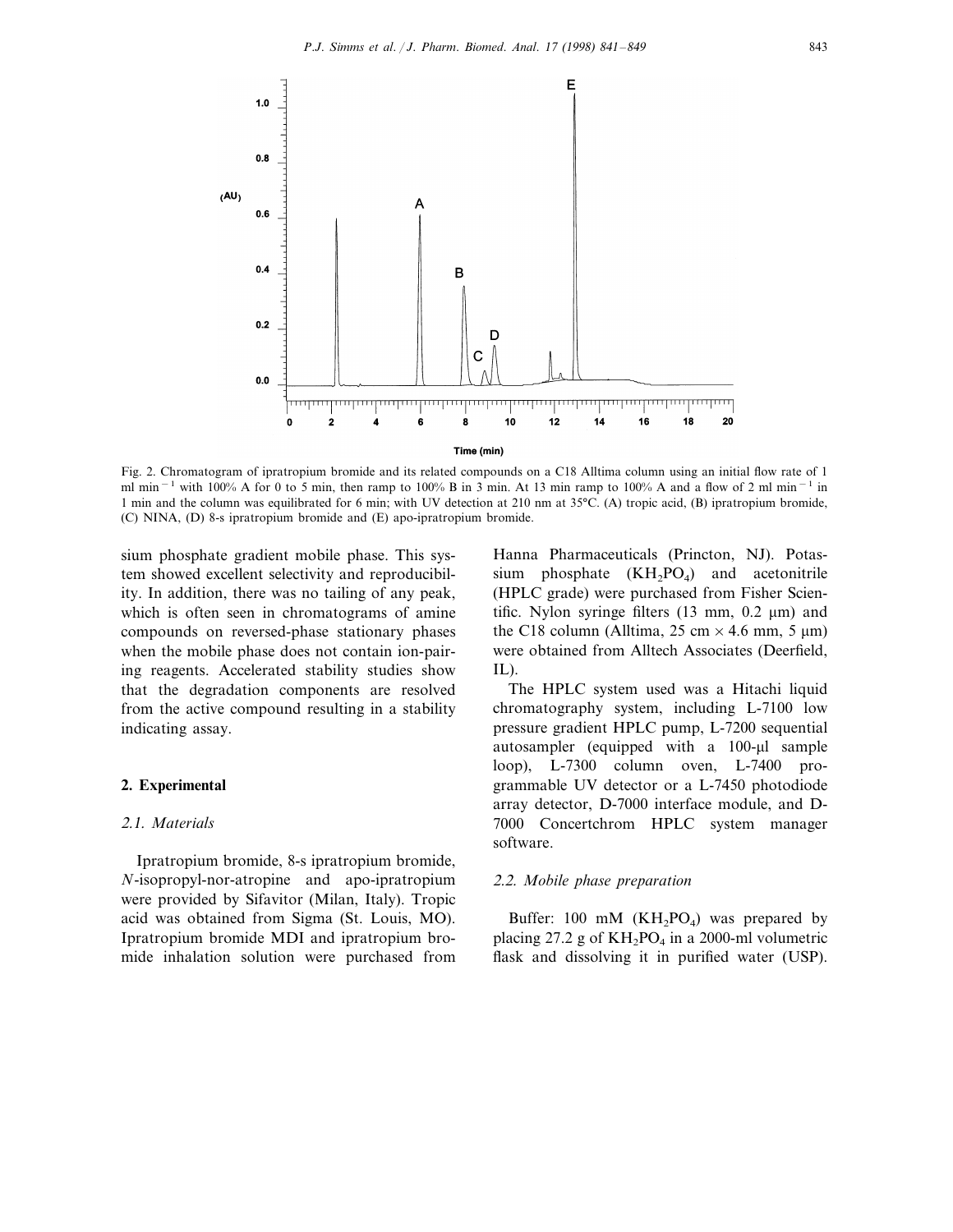| Table 1                 |  |
|-------------------------|--|
| System suitability data |  |

|             | Tropic acid | Ipratropium bromide | 8-s Ipratropium bromide | NINA | Apo-ipratropium bromide |
|-------------|-------------|---------------------|-------------------------|------|-------------------------|
| $RT$ (min)  | 5.95        | 7.97                | 8.86                    | 9.30 | 12.89                   |
|             | 5.97        | 7.96                | 8.86                    | 9.29 | 12.90                   |
|             | 5.96        | 7.97                | 8.86                    | 9.30 | 12.90                   |
|             | 5.95        | 7.98                | 8.89                    | 9.30 | 12.91                   |
|             | 5.95        | 7.97                | 8.86                    | 9.25 | 12.90                   |
|             | 5.95        | 7.97                | 8.87                    | 9.25 | 12.90                   |
| Ave. $%RSD$ | 5.96        | 7.97                | 8.86                    | 9.28 | 12.90                   |
|             | 0.14        | 0.08                | 0.83                    | 0.27 | 0.63                    |

C18 Alltima column with an initial flow rate of 1 ml min<sup>-1</sup> and 100% solution A for 0 to 5 min then ramp to 100% solution B in 3 min. At 13 min ramp to 100% solution A and a flow rate of 2 ml min−<sup>1</sup> and equilibrate the column for 6 min; with UV detection at 210 nm at 35°C.

The pH was adjusted to 4.0 with 85% phosphoric acid  $(H_3PO_4)$  and the resulting solution was diluted to 2000 ml with water and mixed thoroughly.

Solution A: 800 ml of buffer was filtered and mixed with 200 ml of acetonitrile to give a final volume of approximately 1000 ml.

Solution B: 550 ml of buffer was filtered and mixed with 450 ml of acetonitrile to give a final volume of approximately 1000 ml.

Table 2 Column efficiency and peak asymmetry values

| Compound                   | Asymmetry Val-<br>ues |                | N                   |                |
|----------------------------|-----------------------|----------------|---------------------|----------------|
| Tropic acid                | 1.07 <sup>b</sup>     | $1.25^{\rm a}$ | 14.331 <sup>b</sup> | $4561^{\rm a}$ |
| Ipratropium bro-<br>mide   | 1.60                  | 2.16           | 9626                | 5221           |
| 8-s Ipratropium<br>bromide | 1.36                  | 1.53           | 10.615              | 6821           |
| NINA                       | 1.34                  | 1.42           | 11 310              | 5966           |
| Apo-ipratropium<br>bromide | 1.33                  | 1.50           | 120 901             | 7389           |

<sup>a</sup> On a C18 alltima column with solution A as the mobile phase with a flow rate of 1 ml min−<sup>1</sup> and UV detection at 210 nm at 35°C.

<sup>b</sup> C18 Alltima column with an initial flow rate of 1 ml min−<sup>1</sup> and 100% solution A for 0 to 5 min then ramp to 100% solution B in 3 min. At 13 min ramp to 100% solution A and a flow rate of 2 ml min−<sup>1</sup> and equilibrate the column for 6 min; with UV detection at 210 nm at 35°C.

# 2.3. *Chromatography conditions*

Mobile phase: At an initial flow rate of 1 ml min<sup>−</sup><sup>1</sup> 100% Solution A for 0 to 5 min, then ramp to 100% B in 3 min; at 13 min ramp to 100% A and from 1 to 2 ml min<sup> $-1$ </sup> in 1 min and equilibrate for 6 min.

Detection: UV 210 nm. Temperature: 35°C. Injection volume: 20 µl.

# 2.4. *Sample preparation*

Standards of ipratropium bromide, 8-s ipratropium bromide, tropic acid, NINA and apoipratropium were prepared by dissolving approximately 18 mg, accurately weighed, of each compound in  $1 \times 10^{-4}$  N HCl in 100-ml volumet-

Table 3 Effect of pH on retention times

| Compound                | pH 3.5 | pH 4.0 |  |
|-------------------------|--------|--------|--|
| Tropic acid             | 7.98   | 5.78   |  |
| Ipratropium bromide     | 7.98   | 7.94   |  |
| 8-s Ipratropium bromide | 8.86   | 8.90   |  |
| NINA                    | 9.30   | 9.34   |  |
| Apo-ipratropium bromide | 12.81  | 12.92  |  |
|                         |        |        |  |

C18 Alltima column with an initial flow rate of 1 ml min−<sup>1</sup> and 100% solution A for 0 to 5 min then ramp to 100% solution B in 3 min. At 13 min ramp to 100% solution A and a flow rate of 2 ml min−<sup>1</sup> and equilibrate the column for 6 min; with UV detection at 210 nm at 35°C.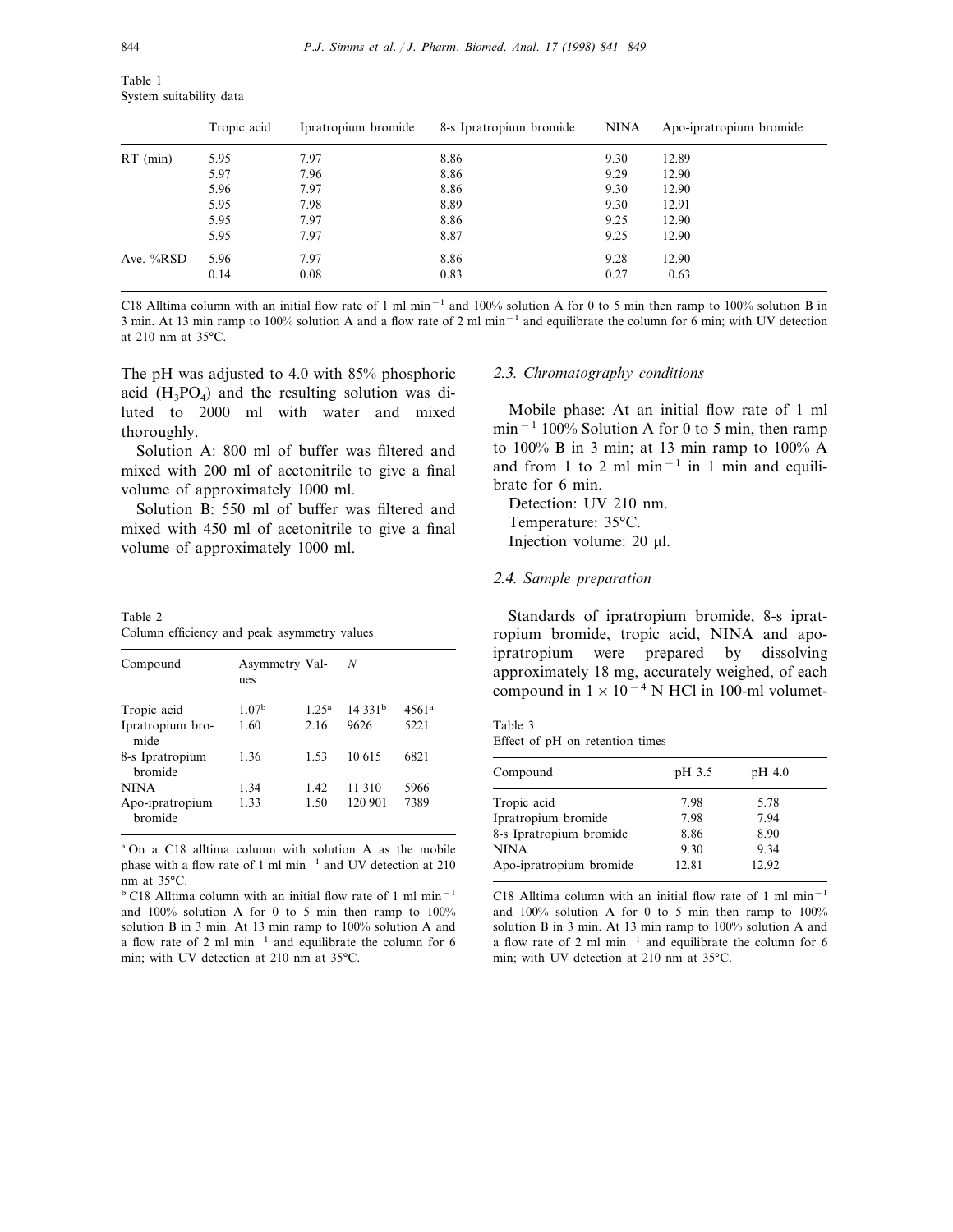| Table 4                                                                                            |  |  |
|----------------------------------------------------------------------------------------------------|--|--|
| Effect of organic modifier on the retention times of ipratropium bromide and its related compounds |  |  |

| Compound                | Isocratic condition |       | Gradient condition |       |
|-------------------------|---------------------|-------|--------------------|-------|
|                         |                     | B     |                    | В     |
| Tropic acid             | 6.02                | 5.44  | 5.57               | 5.78  |
| Ipratropium bromide     | 7.95                | 6.60  | 6.77               | 7.94  |
| 8-s Ipratropium bromide | 8.87                | 7.25  | 7.46               | 8.90  |
| <b>NINA</b>             | 9.34                | 7.52  | 7.76               | 9.34  |
| Apo-ipratropium bromide | 37.01               | 27.83 | 11.97              | 12.92 |

Isocratic conditions: (A) 20:80 acetonitrile/potassium phosphate buffer (100 mM, pH 4.0) and (B) 22:78 acetonitrile/potassium phosphate buffer (100 mM, pH 4.0) on a Alltech Alltima C18 with a flow rate of 1 ml min−<sup>1</sup> at 35°C and UV detection at 210 nm. C18 Alltima column with an initial flow rate of 1 ml min−<sup>1</sup> and 100% solution A for 0 to 5 min then ramp to 100% solution B in 3 min. At 13 min ramp to 100% solution A and a flow rate of 2 ml min<sup>-1</sup> and equilibrate the column for 6 min; with UV detection at 210 nm at 35°C.

ric flasks, diluting to volume, and mixing thoroughly. Prior to injecting the samples onto the HPLC column, they were filtered through a 0.2 um filter.

# 2.5. *Preparation*/*analysis of samples for determination of response factors*

Ipratropium bromide standards were prepared in duplicate at a final concentration of 180 mg ml<sup>−</sup><sup>1</sup> , accurately measured. Likewise, duplicate standards were prepared for 8-s ipratropium bromide, tropic acid, NINA and apo-ipratropium bromide at a final concentration of 180  $\mu$ g ml<sup>-1</sup> and accurately measured. Two injections were made from each weighing. The response factor was calculated by dividing the peak area of each process impurity by the peak area of ipratropium bromide.

# 2.6. *Preparation of metered dose inhaler* (*MDI*) *formulations for recovery studies*

Samples of ipratropium bromide (180 µg ml<sup>-1</sup>) were prepared with soy lecithin (60 mg) and without soy lecithin in a 50-ml volumetric flask. The flask was diluted to mark with  $1 \times 10^{-4}$  N HCl. The samples containing soy lecithin were sonicated and an aliquot was removed and filtered through a  $0.2$ -µm nylon filter and analyzed by HPLC. The samples without soy lecithin were filtered through a  $0.2$ - $\mu$ m nylon filter prior to

analysis. Samples obtained from Hanna Pharmaceuticals were aquated into a 125-ml Erlenmeyer flask until the can was empty and 20 ml of  $1 \times 10^{-4}$  N HCl was added to the flask. The flask was shaken to ensure all the ipratropium bromide was dissolved into solution.

## 2.7. *Degradation studies*

Degradation studies were performed on MDI formulations and the inhalation solution at elevated temperatures and acidic pH. Samples were prepared by making ten actuations into a 125-ml Erlenmeyer flask. To the flask, 20 ml of pH 1.0 or pH 3.5 HCl was added and the mixture was shaken to collect any contents that remained on the sides of the flask. The inhalation solution pH was adjusted to 1.0 with HCl. An aliquot of both was removed for time zero, filtered and analyzed by HPLC. Approximately 8 ml of sample was put into a screw cap vial and placed on a heating block at 95°C. Samples were removed every 24 h for 5 days, filtered and analyzed by HPLC.

## 2.8. *Validation studies*

Analytical validation of this method was performed over 2 days by two different analysts to demonstrate inter-day and intra-day variability. Standard samples were analyzed over a range of 10–1000 mg ml−<sup>1</sup> to demonstrate linearity. Five replicate injections were made at concentrations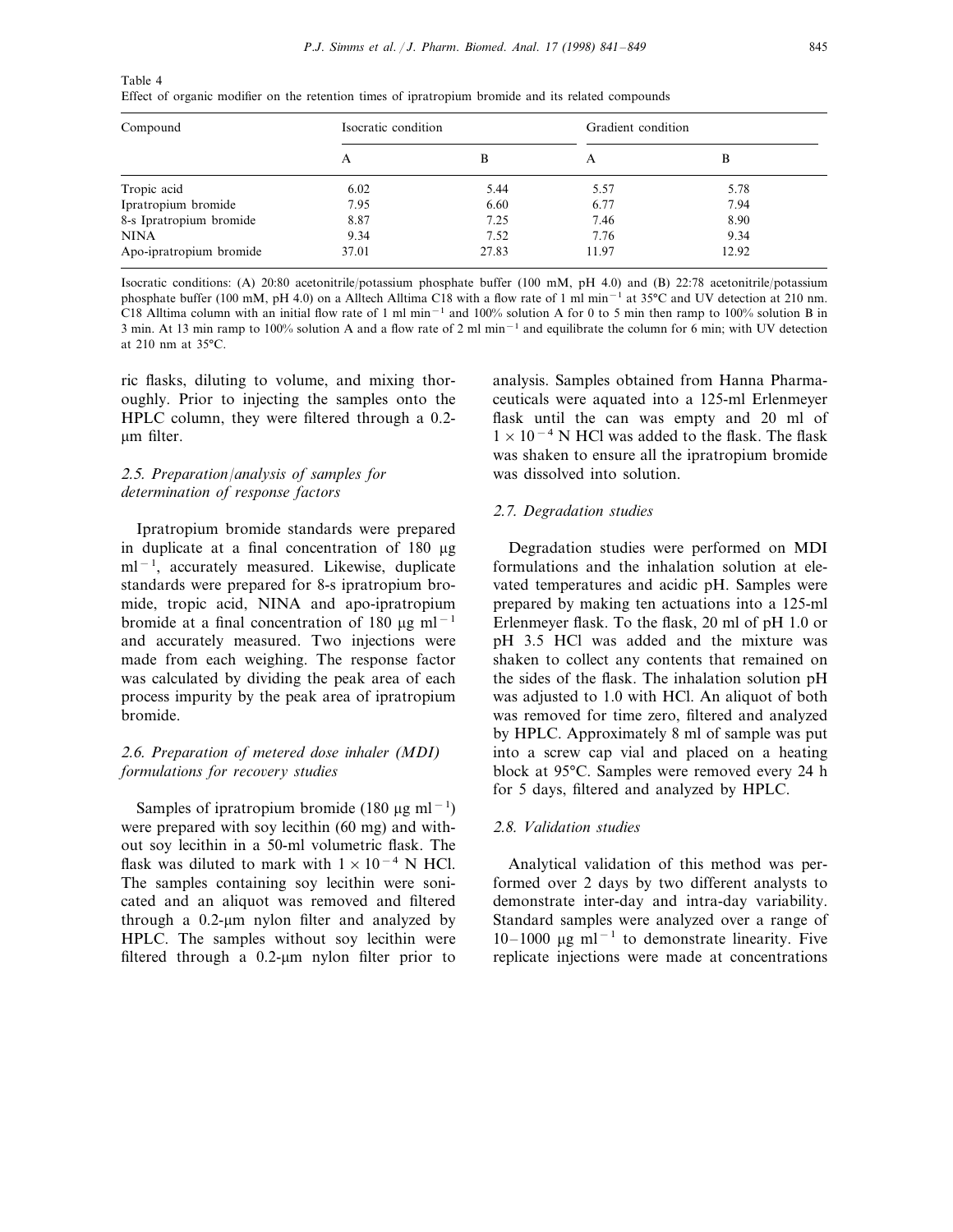

Fig. 3. Chromatogram of degradation studies of ipratropium bromide MDI at (A) time zero (pH 3.5, 95°C) and (B) time zero (pH 1.0, 95°C) using the conditions mentioned in Fig. 2. (A) Ipratropium bromide, (B) tropic acid and (C) apo-ipratropium.

of 15, 200 and 750 µg ml<sup>-1</sup> to demonstrate the accuracy and precision of the method. Limit of detection was performed by injecting diluted samples of ipratropium bromide onto the HPLC

column until a signal-to-noise ratio of 3:1 was reached. A blank was injected before each run to ensure that there was no carry over from the previous injection.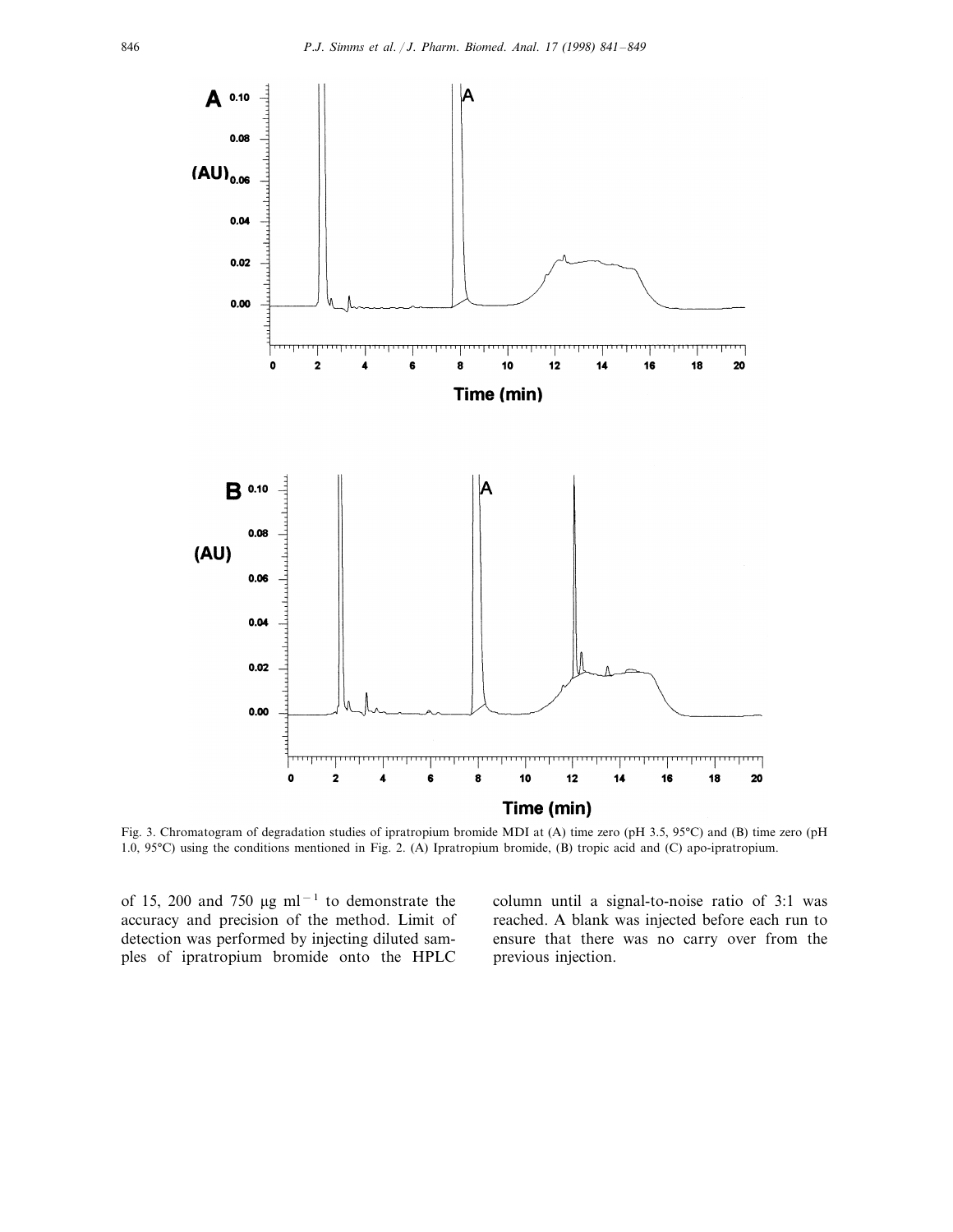| Time (h)             | %Ipratropium bromide | %Tropic acid | %Apo-ipratropium bromide |
|----------------------|----------------------|--------------|--------------------------|
| Acidic conditions    |                      |              |                          |
| 0                    | 100                  | 0            | $\theta$                 |
| 120                  | 0.2                  | 99.1         | 0.7                      |
| Elevated temperature |                      |              |                          |
| $\theta$             | 100                  | 0            | $\theta$                 |
| 120                  | 96                   | 3.8          | 0.2                      |

Table 5 Degradation studies of ipratropium bromide under acidic conditions and elevated temperature

# **3. Results and discussion**

The structures of ipratropium bromide, 8-s ipratropium bromide, tropic acid, NINA and apo-ipratropium are shown in Fig. 1. These compounds are resolved from each other in approximately 13 min using this HPLC gradient method (Fig. 2). The additional time and higher flow rate are used to equilibrate the column back to the initial conditions, making the method useful for quick routine analysis. Multiple injections of the same sample show a stable retention time for all the compounds (Table 1). This demonstrates that the equilibration time is sufficient to equilibrate the column back to the initial conditions. An investigation of peak purity using photodiode array detection showed that each peak was homogeneous and therefore the assay could be considered stability indicating. The peak that appeared at 12 min in the chromatogram when a blank injection was made. It was determined that this peak was a contaminant from the solvent.

The gradient method showed increased efficiency for all the compounds when compared with isocratic conditions capable of resolving the four compounds. In addition, there is also an improvement in the asymmetry values for ipratropium bromide and its related compounds (Table 2).

The effect of pH on the separation was examined and it was determined that only tropic acid was sensitive to changes in pH (Table 3). Decreasing the pH increased the retention time of tropic acid. Under isocratic conditions which will separate all the compounds, Apo-ipratropium bromide was very sensitive to slight changes in acetonitrile concentration. This change caused a

significant fluctuation in the retention time for this compound reducing the ruggedness of this method. This phenomenon was greatly reduced when the gradient conditions were used (Table 4).

Ipratropium bromide MDI contains ipratropium bromide, soy lecithin and several chloroflouro-hydrocarbons as propellant. Upon actuation of the canister, the propellants evaporated leaving ipratropium bromide and the soy lecithin. In order to measure accurately the potency of ipratropium bromide in a MDI formulation, recovery studies were performed on solutions of ipratropium bromide with soy lecithin. The peak areas determined by HPLC-UV were compared to the peak area determined by HPLC of ipratropium bromide solutions without soy lecithin. These mixtures were sonicated to allow for maximum solubility. Aliquots were taken, filtered and assayed by HPLC. Peak area ratios (with soy lecithin:without soy lecithin) were calculated to give percent recovery of ipratropium bromide. The percent recovery was shown to be approximately 100% for ipratropium bromide from samples containing soy lecithin. This analysis was in-turn performed on canisters obtained from Hanna Pharmaceuticals showed that the recovery of ipratropium bromide was also approximately 100%.

Degradation studies of ipratropium bromide were performed at elevated temperature and under acidic conditions. Basic degradation conditions were not examined because neither product was formulated over pH 5. Therefore, there would be no basic degradation of the finished product. However, it is believed that basic degradation would lead to rapid saponification of the ester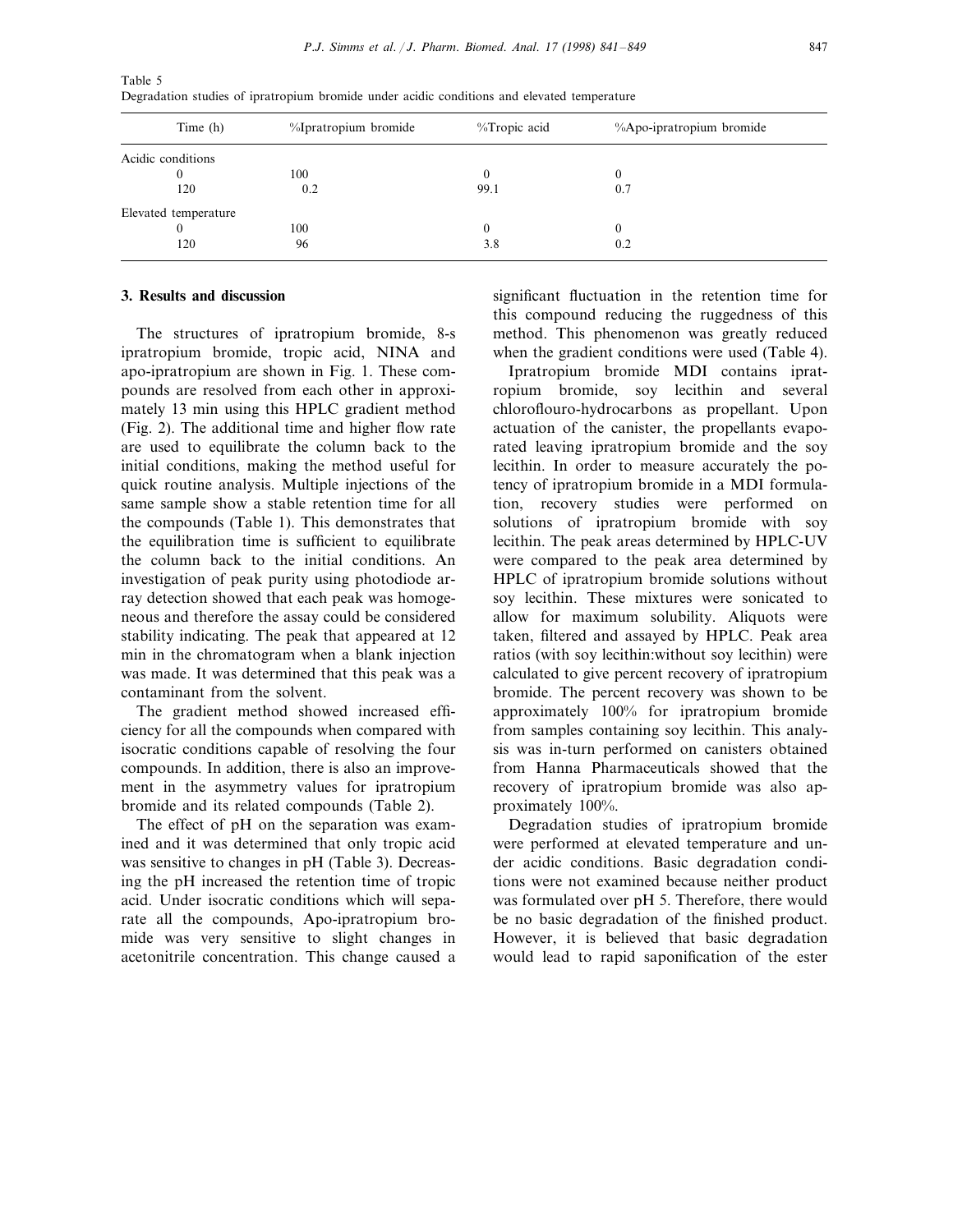

Fig. 4. Representative curve for the quantitation of ipratropium bromide in MDI formulation and inhalation solutions.

bond. Samples were taken every 24 h over a 5-day period. The degradation of ipratropium bromide was mainly effected by acidic pH rather than elevated temperature. The major degradation component is tropic acid with a small amount of apo-ipratropium forming throughout the course of the degradation (Fig. 3). At the end of the 5-day period ipratropium bromide almost completely hydrolyzed to tropic acid. MDI canisters placed on stability gave a similar degradation profile, however, the samples contained more apo-iprotropium bromide (Table 5).

The gradient method was validated with two analysts performing test for linearity, precision, accuracy, reproducibility and degradation studies. Each analyst performed the assay on different days and different instruments (one instrument used a photo diode-array detector instead of a UV variable wavelength detector) to show the ruggedness of the method. Replicate injections were made at three different levels of the standard curve to show method precision, accuracy and reproducibility.

The assay was shown to be linear over a range of 10–1000  $\mu$ g ml<sup>-1</sup> with a limit-of-detection of 60 ng ml<sup>-1</sup> and a representative curve is shown in Fig. 4. The data collected for the replicate injections gave a RSD of less than 2.0%, which is within acceptable limits. In addition, the average correlation for linearity was approximately 0.9992 (Table 6). There was little day-to-day variability with this method, making it rugged and well-suited for use in a quality control laboratory. The degradation studies confirmed that tropic acid was the major degradation component of ipratropium bromide.

# **4. Conclusion**

The separation of ipratropium bromide and its related compounds can be achieved in approximately 13 min using an acetonitrile/potassium phosphate buffer (100 mM, pH 4.0) gradient mobile phase. The method is reproducible and not sensitive to small changes in acetonitrile concentration when compared to an isocratic method that can separate all four compounds. The limit-of-detection for ipratropium bromide using this method is approximately 60 ng ml<sup>-1</sup>, and the method is linear over a range of 10–1000 µg ml<sup>-1</sup> with good reproducibility (RSD  $< 2.0\%$ ). In addition, all the degradation components are well resolved from the active component, ipratropium bromide, making this assay stability-indicating and practical for use in a quality control lab. Other methods required a flow rate of 2 ml min−<sup>1</sup> and these methods were isocratic. Under isocratic conditions apo-ipratropium has a very long elution time and as a broad peak, decreasing the sensitivity of the assay. In addition, apo ipratropium is sensitive to